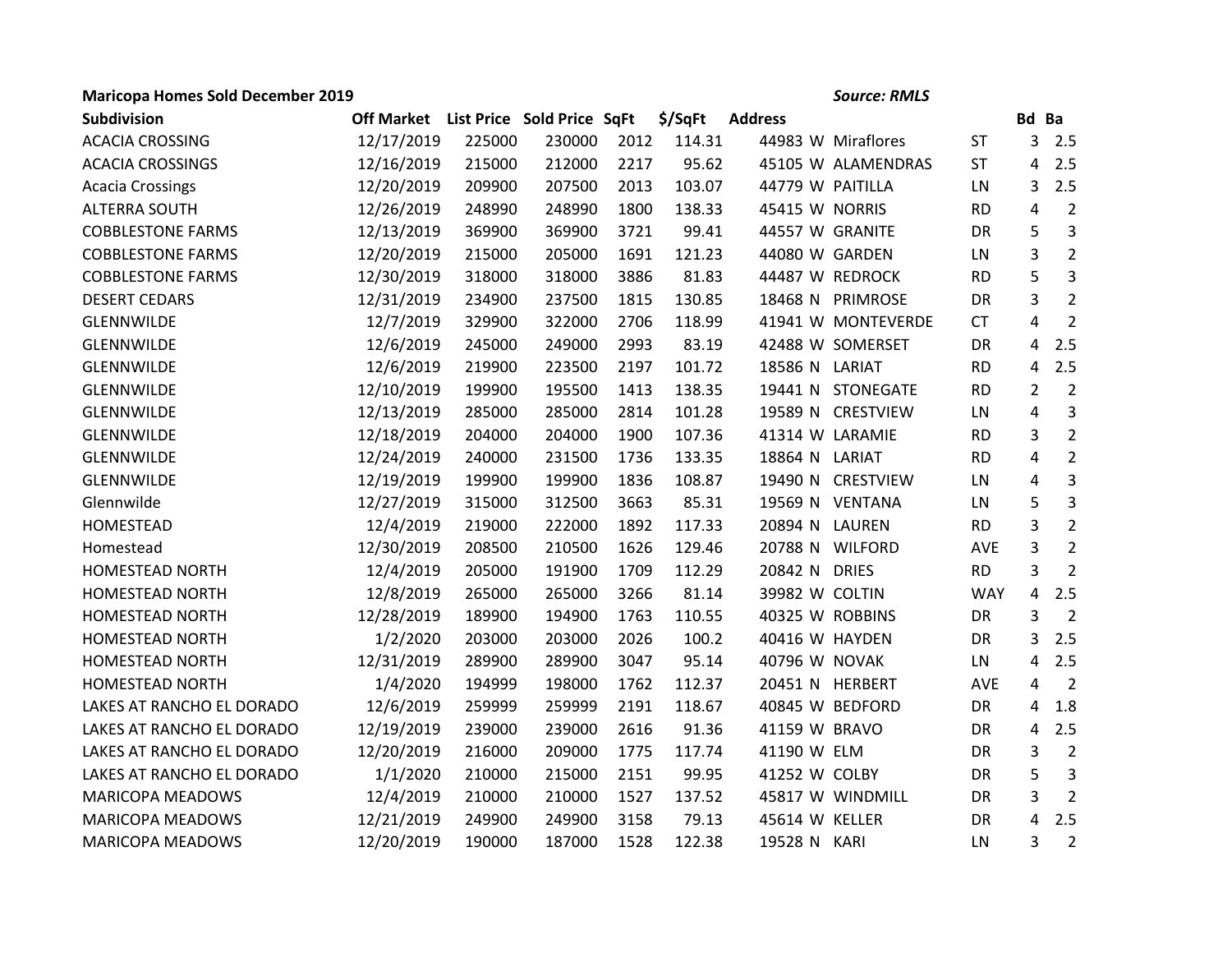| <b>MARICOPA MEADOWS</b>   | 1/3/2020   | 254900 | 245000 | 1927 | 127.14 | 45448 W TULIP        | LN          | 4              | $\overline{2}$ |
|---------------------------|------------|--------|--------|------|--------|----------------------|-------------|----------------|----------------|
| <b>MARICOPA MEADOWS</b>   | 1/3/2020   | 250000 | 250000 | 2503 | 99.88  | 17949 N MILLER       | <b>WAY</b>  | 3              | $\overline{2}$ |
| <b>MARICOPA MEADOWS</b>   | 12/13/2019 | 195000 | 200000 | 1925 | 103.89 | 45625 W TUCKER       | <b>RD</b>   | 3              | $\overline{2}$ |
| <b>MARICOPA MEADOWS</b>   | 12/19/2019 | 197000 | 195000 | 1808 | 107.85 | 45535 W AMSTERDAM    | <b>RD</b>   | 3              | 2.5            |
| <b>PROVINCE</b>           | 12/21/2019 | 279000 | 274000 | 1583 | 173.08 | 20680 N ENCHANTMENT  | <b>PASS</b> | $\overline{2}$ | $\overline{2}$ |
| <b>PROVINCE</b>           | 12/27/2019 | 279900 | 275450 | 2251 | 122.37 | 42764 W OCEAN BREEZE | DR          | 3              | 3              |
| <b>PROVINCE</b>           | 12/26/2019 | 229000 | 223500 | 1542 | 144.94 | 20190 N BIG DIPPER   | DR          | $\overline{2}$ | $\overline{2}$ |
| <b>PROVINCE</b>           | 12/21/2019 | 274900 | 262000 | 1504 | 174.2  | 42513 W HEAVENLY     | PL          | $\overline{2}$ | $\overline{2}$ |
| Rancho El Dorado          | 12/12/2019 | 235000 | 235000 | 1621 | 144.97 | 43250 W MICHAELS     | <b>DR</b>   | 3              | $\overline{2}$ |
| RANCHO EL DORADO          | 12/4/2019  | 229000 | 226000 | 2343 | 96.45  | 21883 N KIRKLAND     | DR          | 4              | 2.5            |
| RANCHO EL DORADO          | 12/7/2019  | 215000 | 217000 | 2156 | 100.64 | 42026 W COLBY        | DR          | 4              | 2.5            |
| RANCHO EL DORADO          | 12/6/2019  | 194500 | 195000 | 1420 | 137.32 | 43803 W WADE         | DR          | 3              | $\overline{2}$ |
| Rancho El Dorado          | 12/10/2019 | 230000 | 225000 | 2134 | 105.43 | 43265 W Sunland      | DR          | 4              | $\overline{2}$ |
| RANCHO EL DORADO          | 12/10/2019 | 274900 | 270000 | 2898 | 93.16  | 21424 N KARSTEN      | DR          | 4              | 3              |
| Rancho El Dorado          | 12/13/2019 | 185000 | 185000 | 1322 | 139.94 | 43735 W CAREY        | DR          | 3              | $\overline{2}$ |
| RANCHO EL DORADO          | 12/13/2019 | 239900 | 235000 | 1408 | 166.9  | 42492 W HALL         | DR          | 3              | $\overline{2}$ |
| RANCHO EL DORADO          | 12/14/2019 | 215000 | 213500 | 1823 | 117.11 | 42548 W OAKLAND      | DR          | 3              | $\overline{2}$ |
| RANCHO EL DORADO          | 12/19/2019 | 270000 | 270000 | 2865 | 94.24  | 43324 W RIO BRAVO    | DR          | 5              | 3              |
| Rancho El Dorado          | 12/20/2019 | 195000 | 195000 | 1686 | 115.65 | 43840 W RIO GRANDE   | DR          | 3              | 2              |
| Rancho El Dorado          | 12/20/2019 | 199900 | 196000 | 1857 | 105.55 | 42068 W Hillman      | DR          | 3              | 2.5            |
| RANCHO EL DORADO          | 12/24/2019 | 234900 | 228500 | 1853 | 123.31 | 42319 W COLBY        | DR          | 3              | 2.5            |
| Rancho EL Dorado          | 12/26/2019 | 345000 | 348000 | 3305 | 105.3  | 21878 N Risa         | DR          | 5              | 2.5            |
| RANCHO EL DORADO          | 12/27/2019 | 176900 | 174200 | 1093 | 159.38 | 42611 W COLBY        | DR          | 3              | $\overline{2}$ |
| RANCHO MIRAGE ESTATES     | 12/22/2019 | 268990 | 267990 | 1999 | 134.06 | 38177 W NINA         | <b>ST</b>   | 5              | 3              |
| RANCHO MIRAGE ESTATES     | 12/27/2019 | 221900 | 219900 | 1838 | 119.64 | 37597 W MERCED       | <b>ST</b>   | 3              | $\overline{2}$ |
| RANCHO MIRAGE ESTATES     | 12/31/2019 | 251900 | 247900 | 2514 | 98.61  | 37368 W PRADO        | <b>ST</b>   | 5              | 3              |
| SANTA ROSA SPRINGS        | 12/6/2019  | 182800 | 181000 | 1511 | 119.78 | 42442 W MIRA         | <b>CT</b>   | 3              | $\overline{2}$ |
| SANTA ROSA SPRINGS        | 12/27/2019 | 265000 | 255000 | 2210 | 115.38 | 16907 N QUINTO       | DR          | 4              | 3              |
| <b>SANTA ROSA SPRINGS</b> | 12/31/2019 | 276540 | 276540 | 2507 | 110.3  | 42440 W RAMIREZ      | DR          | 4              | 3              |
| <b>SENITA</b>             | 12/20/2019 | 204500 | 206500 | 2221 | 92.98  | 42798 W SAMUEL       | DR          | 4              | 3              |
| <b>SENITA</b>             | 12/25/2019 | 300000 | 305000 | 4192 | 72.76  | 43226 W Maricopa     | AVE         | 6              | 2.5            |
| <b>SENITA</b>             | 12/31/2019 | 272000 | 260000 | 3483 | 74.64  | 43234 W ESTRADA      | <b>ST</b>   | 5              | 3              |
| SORRENTO                  | 12/3/2019  | 212990 | 212990 | 1827 | 116.58 | 37320 W CAPRI        | <b>AVE</b>  | 4              | $\overline{2}$ |
| SORRENTO                  | 12/12/2019 | 205990 | 205990 | 1769 | 116.44 | 37307 W CAPRI        | AVE         | 3              | $\overline{2}$ |